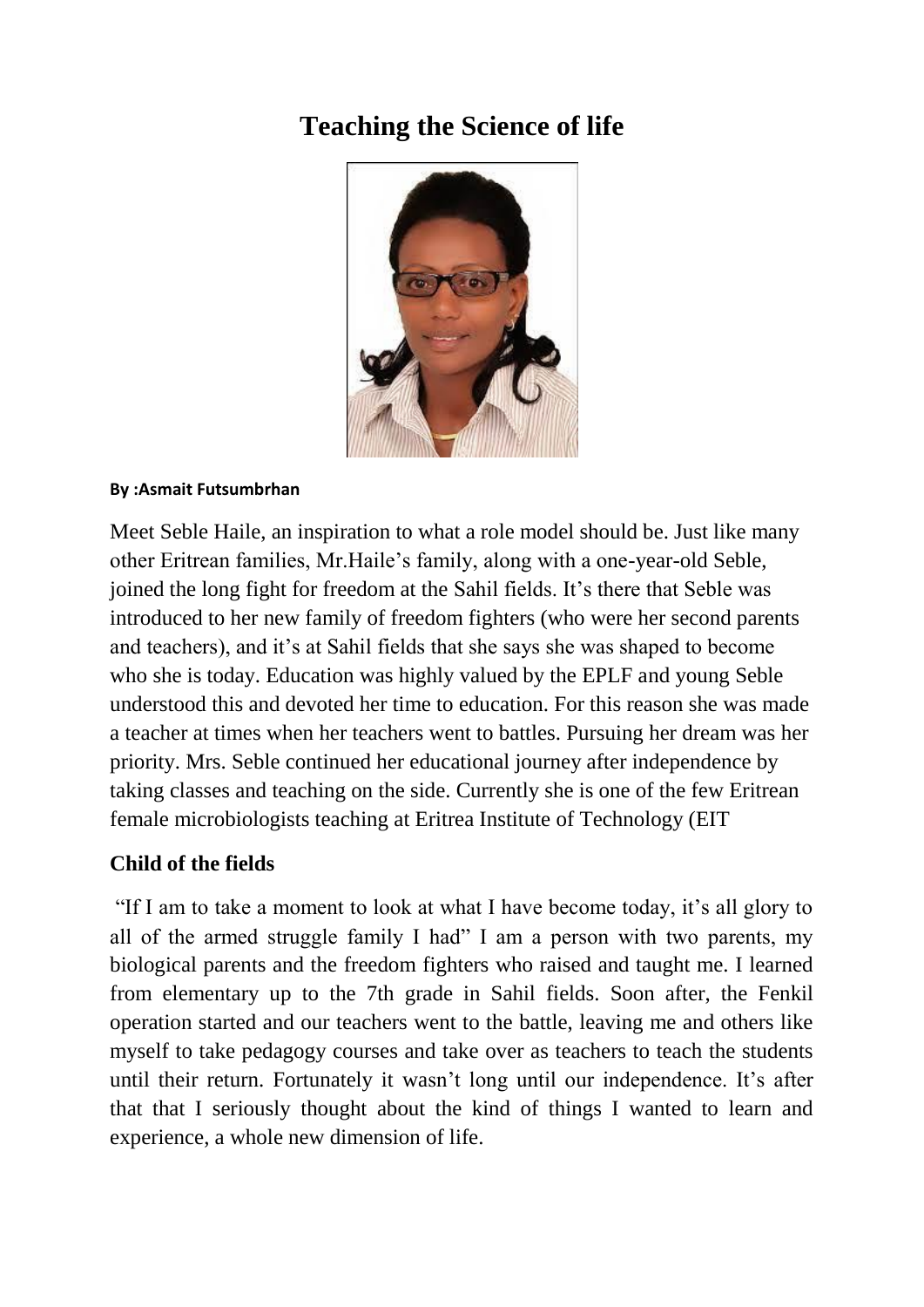#### **Life keeps going after the files**

Becoming someone and sharing knowledge After Eritrea's independence, I was assigned to teach elementary while I was a 9th grader. Later on, I became a math teacher at an elementary at Adi Quntsi, Central region, walking 8kms a day since I had to attend my 10th grade lessons at Tseadachristian. I am proud to say that I completed my high school education as a prize winner. I joined Asmara University in 1996 and graduated with great distinction. After working as a graduate assistant at Asmara University and later at EIT, I was promoted to work as a full time teacher for the diploma students at EIT. I am currently teaching Freshman Biology, Microbiology to 3rd year students and Virology to 4th year students.

### **Upgrading to Microbiology, just another step forward**

#### *Researching to deal with challenges related to Tuberculosis in children*

I went to do my masters in Kenya in 2012. My research paper was on Tuberculosis in children. The reason was that it is much harder to identify the virus in children. For this virus to be spotted there must be sufficient amount of mucus for the virus to show, and usually kids don't cough out much if it. So, it's always harder. My research explained how we can identify the virus through other means such as taking samples of stool and look for the DNA of the virus, even though the virus might die through the long process of digestion (digestive enzymes can kill the virus, not its DNA). My research paper was very well received by scholars. It was first published online on open access, and later on a Germany publishing house published it, and it's being sold online.

#### **She is a wife and a mother at home**

Perfect example of an Eritrean Woman I have all the support and care from my husband. We met at the university and he has always known my devotion to my education and career, but I feel like it's a promise he had to himself to never prevent me from executing my plans. Although we had support from our families, he was the one who took care of the kids while I was doing my masters for two years. I am a mother of two, and my husband has been there since day one. I' m forever grateful. "I am glad to be teaching here alongside my teacher. She has the connection no other teacher does. She is dedicated to sharing her knowledge and I personally am lucky to have been her student and colleague. We are learning from her everyday"